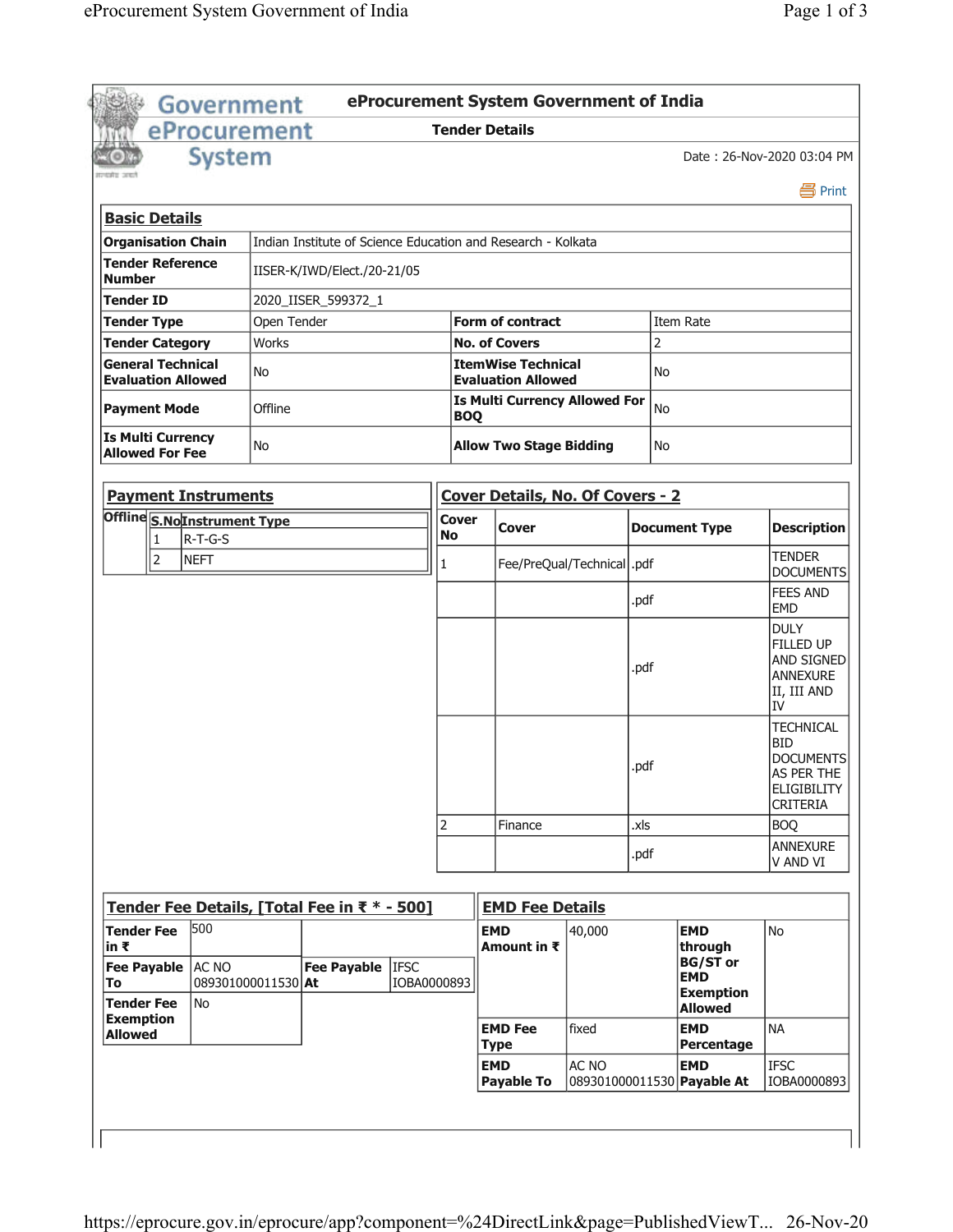| Work / Item(s)                                         |                                                                          |                                                                         |                                                                                                                                       |                |                                            |                                                        |                                     |                                    |                                   |                                |  |
|--------------------------------------------------------|--------------------------------------------------------------------------|-------------------------------------------------------------------------|---------------------------------------------------------------------------------------------------------------------------------------|----------------|--------------------------------------------|--------------------------------------------------------|-------------------------------------|------------------------------------|-----------------------------------|--------------------------------|--|
| <b>Title</b>                                           |                                                                          |                                                                         | IISER-K/IWD/Elect./20-21/05                                                                                                           |                |                                            |                                                        |                                     |                                    |                                   |                                |  |
| <b>Work Description</b>                                |                                                                          |                                                                         | Supply, installation, testing and commissioning of lower side HVAC system at 3rd floor in C V Raman AAC<br>building of IISER-Kolkata. |                |                                            |                                                        |                                     |                                    |                                   |                                |  |
| <b>Pre Qualification</b><br><b>Details</b>             |                                                                          |                                                                         | Please refer Tender documents.                                                                                                        |                |                                            |                                                        |                                     |                                    |                                   |                                |  |
| Independent External NA<br><b>Monitor/Remarks</b>      |                                                                          |                                                                         |                                                                                                                                       |                |                                            |                                                        |                                     |                                    |                                   |                                |  |
| <b>Show Tender Value in No</b><br><b>Public Domain</b> |                                                                          |                                                                         |                                                                                                                                       |                |                                            |                                                        |                                     |                                    |                                   |                                |  |
|                                                        | Tender Value in ₹<br>0.00                                                |                                                                         |                                                                                                                                       |                | <b>Product Category</b>                    |                                                        | Electrical<br>Works                 | Sub category                       |                                   | <b>NA</b>                      |  |
|                                                        | Tender<br><b>Contract Type</b>                                           |                                                                         |                                                                                                                                       |                | <b>Bid Validity(Days)</b>                  |                                                        | 120                                 | Period Of Work(Days) 45            |                                   |                                |  |
| <b>Location</b>                                        | <b>IISER KOLKATA</b>                                                     |                                                                         |                                                                                                                                       | <b>Pincode</b> |                                            |                                                        | 741246                              | <b>Pre Bid Meeting Place IISER</b> |                                   | <b>KOLKATA</b>                 |  |
| <b>Pre Bid Meeting</b><br><b>Address</b>               |                                                                          |                                                                         | Mohanpur Campus, Mohanpur<br>- 741246, Nadia, West Bengal                                                                             |                |                                            | <b>Pre Bid Meeting Date</b>                            | $09$ -Dec-<br>2020<br>02:00 PM      | <b>Bid Opening Place</b>           |                                   | <b>IISER</b><br><b>KOLKATA</b> |  |
| Tender                                                 | <b>Should Allow NDA</b><br>No                                            |                                                                         |                                                                                                                                       |                | <b>Allow Preferential</b><br><b>Bidder</b> |                                                        | No                                  |                                    |                                   |                                |  |
|                                                        |                                                                          |                                                                         |                                                                                                                                       |                |                                            |                                                        |                                     |                                    |                                   |                                |  |
| <b>Critical Dates</b>                                  |                                                                          |                                                                         |                                                                                                                                       |                |                                            |                                                        |                                     |                                    |                                   |                                |  |
| <b>Publish Date</b>                                    |                                                                          |                                                                         | 26-Nov-2020 03:00 PM                                                                                                                  |                | <b>Bid Opening Date</b>                    |                                                        |                                     |                                    | 24-Dec-2020 11:00 AM              |                                |  |
| Document Download / Sale Start<br><b>Date</b>          |                                                                          |                                                                         | l26-Nov-2020 04:00 PM                                                                                                                 |                | <b>Date</b>                                |                                                        | <b>Document Download / Sale End</b> |                                    | 22-Dec-2020 04:00 PM              |                                |  |
| <b>Clarification Start Date</b>                        |                                                                          |                                                                         | <b>NA</b>                                                                                                                             |                |                                            | <b>Clarification End Date</b>                          |                                     |                                    | <b>NA</b>                         |                                |  |
| <b>Bid Submission Start Date</b>                       |                                                                          |                                                                         | 26-Nov-2020 04:00 PM                                                                                                                  |                |                                            | <b>Bid Submission End Date</b>                         |                                     |                                    | 22-Dec-2020 04:00 PM              |                                |  |
| <b>Tender Documents</b><br><b>NIT</b>                  |                                                                          |                                                                         |                                                                                                                                       |                |                                            |                                                        |                                     |                                    |                                   |                                |  |
| Document                                               |                                                                          | <b>S.No Document Name</b>                                               |                                                                                                                                       |                | <b>Description</b>                         |                                                        | <b>Document</b><br>Size (in KB)     |                                    |                                   |                                |  |
|                                                        |                                                                          | Tendernotice_1.pdf                                                      |                                                                                                                                       |                | <b>NIT</b>                                 |                                                        |                                     |                                    |                                   | 575.27                         |  |
| <b>Work Item</b><br><b>Documents</b>                   |                                                                          | <b>S.No Document Type</b><br><b>Description</b><br><b>Document Name</b> |                                                                                                                                       |                |                                            |                                                        |                                     |                                    | <b>Document</b><br>Size (in KB)   |                                |  |
| <b>BOQ</b><br>I1                                       |                                                                          |                                                                         | BOQ_629706.xls                                                                                                                        |                |                                            |                                                        | <b>BOQ</b>                          |                                    |                                   | 322.00                         |  |
|                                                        |                                                                          |                                                                         |                                                                                                                                       |                |                                            |                                                        |                                     |                                    |                                   |                                |  |
|                                                        |                                                                          |                                                                         |                                                                                                                                       |                |                                            |                                                        |                                     |                                    |                                   |                                |  |
|                                                        |                                                                          | <b>Auto Extension Corrigendum Properties for Tender</b>                 |                                                                                                                                       |                |                                            |                                                        |                                     |                                    |                                   |                                |  |
| Iteration                                              | No. of Bids less than or equal to<br>Tender gets extended to No. of days |                                                                         |                                                                                                                                       |                |                                            |                                                        |                                     |                                    |                                   |                                |  |
| 3<br>1.                                                |                                                                          |                                                                         |                                                                                                                                       |                | 7                                          |                                                        |                                     |                                    |                                   |                                |  |
|                                                        |                                                                          |                                                                         |                                                                                                                                       |                |                                            |                                                        |                                     |                                    |                                   |                                |  |
| <b>Bid Openers List</b>                                |                                                                          |                                                                         |                                                                                                                                       |                |                                            |                                                        |                                     |                                    |                                   |                                |  |
| S.No                                                   |                                                                          | <b>Bid Opener Login Id</b>                                              |                                                                                                                                       |                | <b>Bid Opener Name</b>                     |                                                        |                                     |                                    | <b>Certificate Name</b>           |                                |  |
| $\mathbf{1}$                                           |                                                                          | chinmay.sarkar@iiserkol.ac.in<br>partha.banerjee@iiserkol.ac.in         |                                                                                                                                       |                | CHINMAY SARKAR<br>PARTHA BANERJEE          |                                                        |                                     |                                    | CHINMAY SARKAR<br>PARTHA BANERJEE |                                |  |
| $\frac{2}{3}$                                          |                                                                          | sunitabasak@iiserkol.ac.in                                              |                                                                                                                                       |                |                                            | SUNITA BHATTACHARJEE                                   | SUNITA BHATTACHARJEE                |                                    |                                   |                                |  |
|                                                        |                                                                          |                                                                         |                                                                                                                                       |                |                                            |                                                        |                                     |                                    |                                   |                                |  |
| <b>Tender Inviting Authority</b>                       |                                                                          |                                                                         |                                                                                                                                       |                |                                            |                                                        |                                     |                                    |                                   |                                |  |
| <b>Name</b>                                            |                                                                          | SE IWD                                                                  |                                                                                                                                       |                |                                            |                                                        |                                     |                                    |                                   |                                |  |
| <b>Address</b>                                         |                                                                          |                                                                         |                                                                                                                                       |                |                                            | Mohanpur Campus, Mohanpur - 741246, Nadia, West Bengal |                                     |                                    |                                   |                                |  |
|                                                        |                                                                          |                                                                         |                                                                                                                                       |                |                                            |                                                        |                                     |                                    |                                   |                                |  |